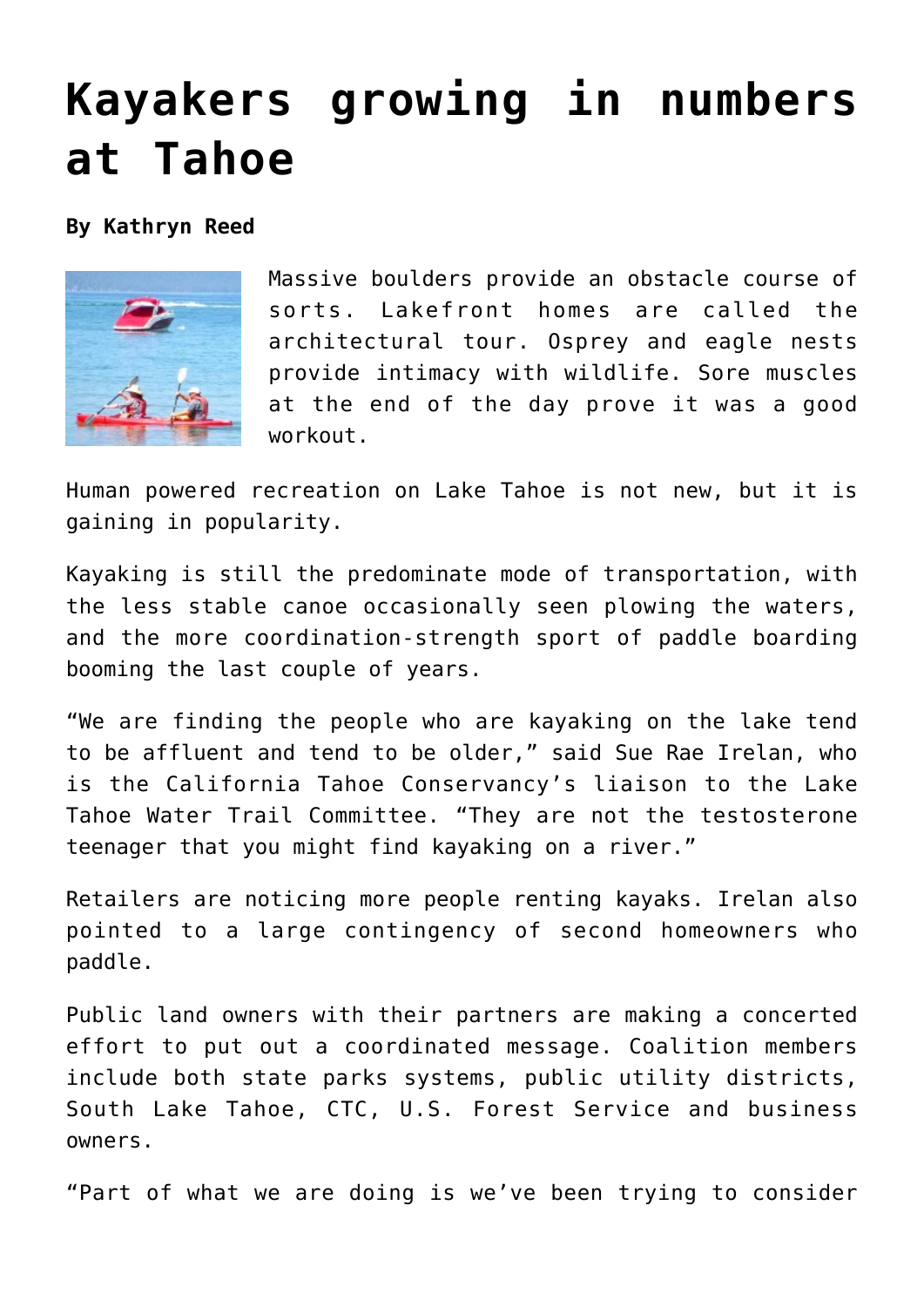what do kayakers need and where can we help facilitate this use where there are conflicts," Irelan said.

One issue is the lack of parking where paddlers want to put in. Incline has storage for non-motorized boats. Lakeview Commons in South Tahoe will, too. The idea is kayakers could bike or take public transit to the boat storage so parking issues are eliminated.

Education is another part of the equation, with invasive aquatic species topping the list.

"The message we are sending is that whenever you move a boat from one body of water to the next it ought to be cleaned, drained and dry," Irelan said. "When it's taken out of the water they need to be turned over and drained so the water goes back into the water it was taken from."

Another issue is how California and Nevada allow access to private land. In the Golden State, the public has access to land that is below the high water mark.

"Last year and this year that can be the majority of the beach in some places. It is completely legal to land a kayak there and sit on a beach even if you are in front of a house," Irelan explained.

In the Silver State no public trust easement exists with private property. This means landing on a private beach in Nevada is equivalent to trespassing.

Because of this, vast portions of the East Shore are off limits. Under human power it's a long haul at times.

Irelan said this year and over the next several years public agencies will work to provide signage that explains to those on the water that there may be no public access for 10 miles, or that a particular parcel is OK or not OK to land on.

Circumnavigating the entire 72-mile shoreline is not for the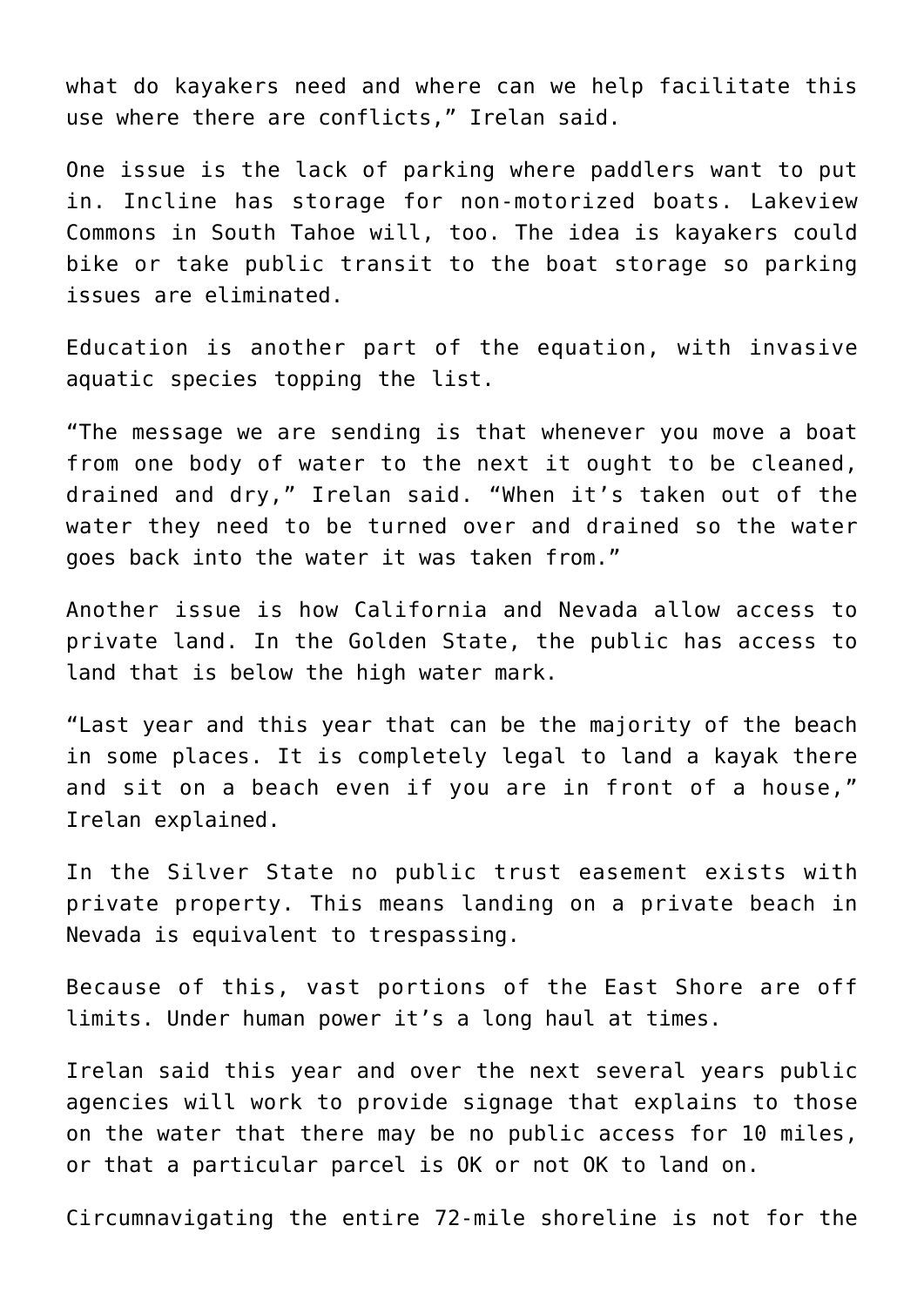novice paddler.

To make this endeavor a bit more comfortable, the water trail committee is working on a lodge-to-lodge program, starting with the South Shore. Dennis Liebl, one of the committee's founders, said the idea is still in the conceptual stage.

In theory a paddler could go from one lakefront lodging facility to the next. Their belongings would be transported for them. Tour guides might be part of the equation. Evening activities like special dinners, wine tastings and spa treatments may be part of the package.

"We would like to see it grow around the lake, except the East Shore has no lodging," Liebl said.

Some kayakers take camping gear with them. Again, the East Shore is lacking such amenities, something the committee would like to eventually rectify.

Liebl got involved in the water trail in 2003 when Tahoe Tomorrow was started. His committee was tasked with helping tourism. The members liked the idea of a water trail. That idea had first been broached by Bob Kingman, who at the time worked for the CTC. He won the Big Idea award at the SMG Tourism Conference. Kingman joined the committee and was key to making the trail a reality.

"Our purpose is to promote kayaking use on the lake, boat safety and some of the other issues like invasive species," Liebl said.

Although the trail has always existed in theory, promoting it, developing a map, creating a website and offering events all came about when the committee came along.

Lifetime membership costs \$25. Maps are available at retailers throughout the Lake Tahoe Basin and at www.laketahoewatertrail.org.